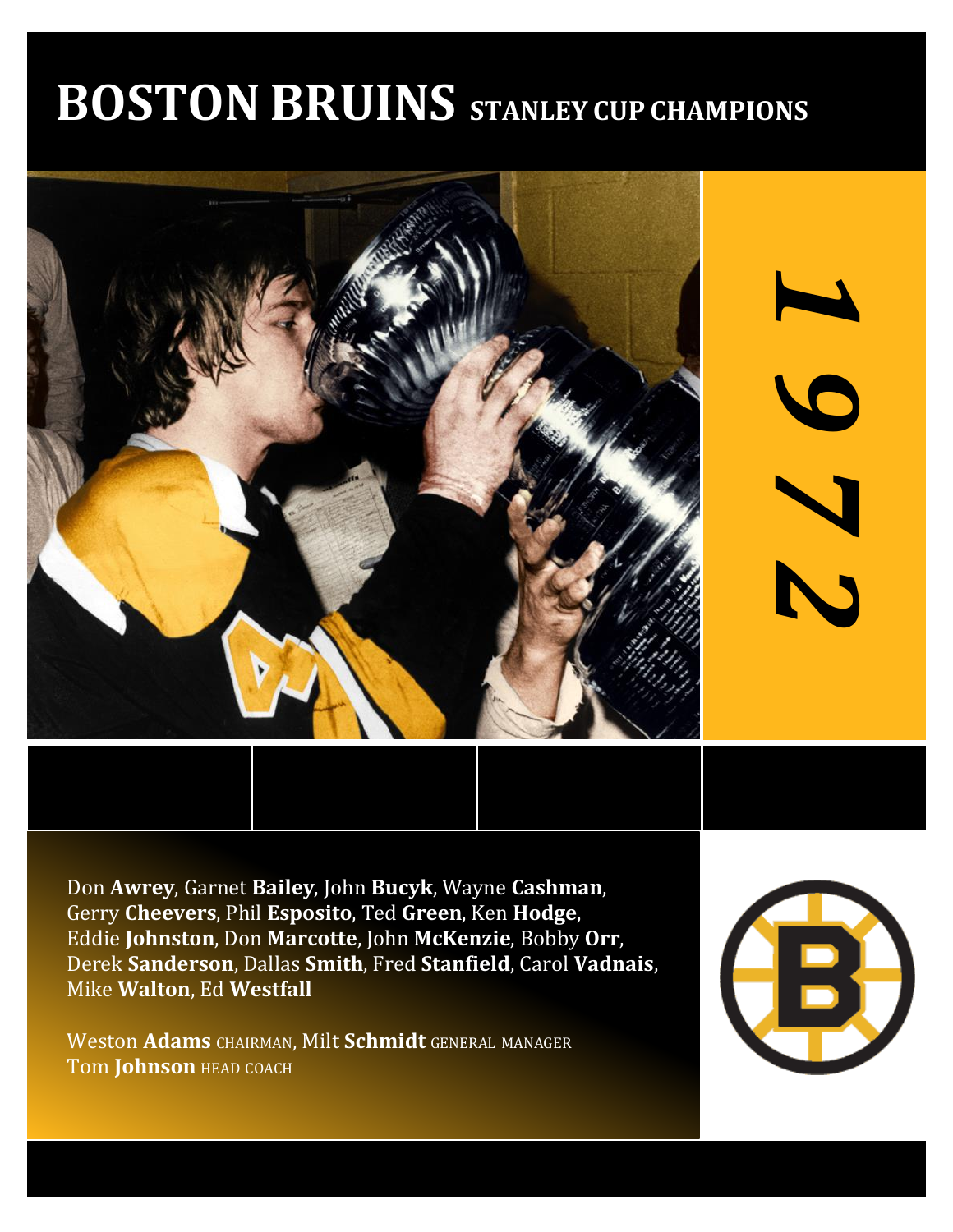

Power play – TOR – 0 for 4, BOS – 0 for 4 14,995 at Boston Garden

**BOSTON 2 @ TORONTO 0**

**SECOND PERIOD** 1. BOSTON, **Mike Walton** 1 (Bobby Orr, Phil Esposito) 18:38 **PPG GWG**

**THIRD PERIOD** 2. BOSTON, **Bobby Orr** 1 (Wayne Cashman) 1:24 **PPG** Penalties – **Trottier T 0:49**, Walton B 4:38, Sanderson B 13:35, Awrey B 16:23

**Shots on goal by**<br>BRUINS 7 16 12 35<br>MAPLE LEAFS 9 10 11 30<br>BOSTON, Ed Johnston; TORONTO, Bernie Parent  $Per$  play – BOS – 2 for 7, TOR – 0 for 9 16,485 at Maple Leaf Gardens

**Saturday, April 8**

Vadnais B 13:57, Ullman T 17:03

**Sittler T 18:33**, Awrey B 18:50

# **1972 STANLEY CUP QUARTER-FINAL (EAST)**

**1 BOSTON BRUINS 119 v. 4 TORONTO MAPLE LEAFS 80**

**GM MILT SCHMIDT, HC TOM JOHNSON v. GM JIM GREGORY, HC JOHN McLELLAN**



*BRUINS WIN SERIES IN 5*

| Wednesday, April 5<br><b>TORONTO 0 @ BOSTON 5</b>                                                                                                                                    | Thursday,<br>TORON                                  |
|--------------------------------------------------------------------------------------------------------------------------------------------------------------------------------------|-----------------------------------------------------|
| <b>FIRST PERIOD</b><br>NO SCORING                                                                                                                                                    | 1. BOSTON, Free<br>2. BOSTON, Phil                  |
| Penalties - Sanderson B 1:55, Selwood T 3:52                                                                                                                                         |                                                     |
| <b>SECOND PERIOD</b><br>1. BOSTON, Phil Esposito 1 (Wayne Cashman, Dallas Smith) 17:24 GWG<br>2. BOSTON, Phil Esposito 2 (Bobby Orr, Wayne Cashman) 19:41                            | Penalties - Awre<br>Hodge B (game)                  |
| Penalties - Ellis T 2:24, Vadnais B 5:09, Glennie T 12:46, Glennie T Walton B (majors) 16:03, Hodge B (minor, 10-<br>minute misconduct) 18:26. Henderson T 19:00                     | 3. TORONTO, Da<br>4. TORONTO, Jir<br>5. BOSTON, Joh |
| <b>THIRD PERIOD</b><br>3. BOSTON, Don Marcotte 1 (Bobby Orr) 3:47<br>4. BOSTON, John McKenzie 1 (Phil Esposito, Don Awrey) 15:27<br>5. BOSTON, Fred Stanfield 1 (Johnny Bucyk) 15:38 | Penalties - Cash<br>6. TORONTO, GL                  |
| Penalties - Bucyk B 16:55                                                                                                                                                            | Penalties - Glenr                                   |
| Shots on goal by<br>MAPI F I FAFS<br>9<br>8<br>27<br>10<br>$\overline{ }$<br>۹<br>13<br>27<br><b>BRUINS</b><br>TORONTO, Jacques Plante; BOSTON, Gerry Cheevers                       | 7. TORONTO, Jir<br>Penalties - None                 |



7. TORONTO, **Jim Harrison** 1 (Pierre Jarry) 2:58

**Shots on goal by** MAPLE LEAFS 4 9 6 2 22 BRUINS 13 13 12 2 40 TORONTO, Bernie Parent; BOSTON, Gerry Cheevers

Power play – TOR – 1 for 3, BOS – 0 for 4 14,995 at Boston Garden





5. BOSTON, **Ken Hodge 1** (Phil Esposito, Bobby Orr) 1:1**5**<br>6. TORONTO, **Paul Henderson 1** (Norm Ullman, Ron Ellis) 4:50<br>7. BOSTON, **Ed Westfall 1** (Derek Sanderson, Bobby Orr) 8:03<br>8. BOSTON, **Phil Esposito 4** (Bobby Orr,

Penalties – *Esposito B 6:24*

 $\sim$ 

**Shots on goal by**<br>BRUINS 13 10 13 36<br>MAPLE LEAFS 15 12 15 42<br>BOSTON, Ed Johnston; TORONTO, Bernie Parent

Power play – BOS – 0 for 4, TOR – 1 for 6 16,485 at Maple Leaf Gardens



**FIRST PERIOD** NO SCORING Penalties – Sanderson B 0:46, Cashman B Harrison T 3:41, Cashman B 5:52, Ellis T 8:12, Pelyk T 10:43,

Penalties – Hodge B 1:58, Trottier T 6:41, Glennie T 11:44, Vadnais B Ley T 12:56, Smith B 14:41,



### **© Steve Lansky 2010 [bigmouthsports.com](http://bigmouthsports.com/stanley-cup-playoff-summaries/)**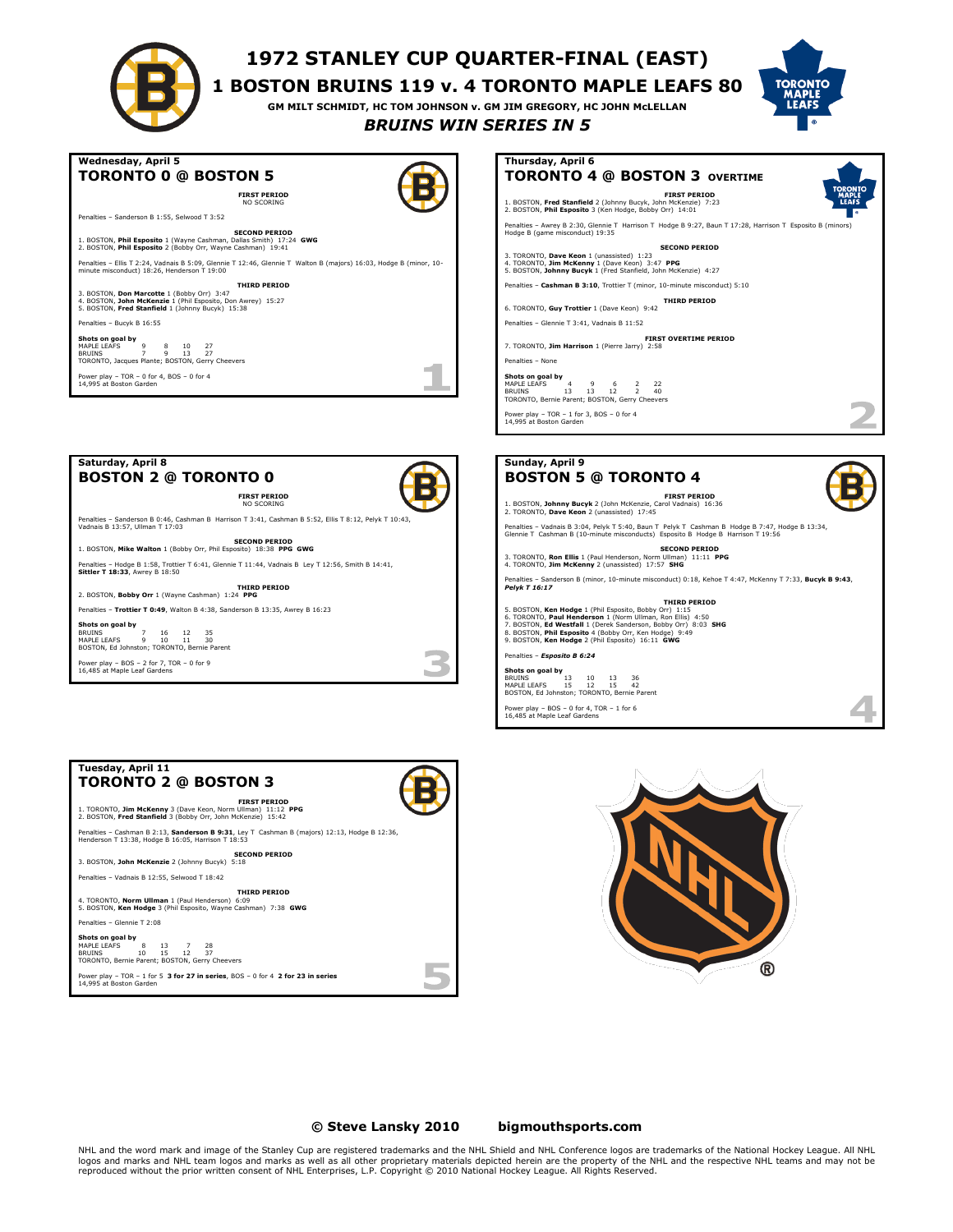

# **1972 STANLEY CUP QUARTER-FINAL (EAST)**

**2 NEW YORK RANGERS 109 v. 3 MONTRÉAL CANADIENS 108**

**GM EMILE FRANCIS, HC EMILE FRANCIS v. GM SAM POLLOCK, HC SCOTTY BOWMAN**

*RANGERS WIN SERIES IN 6*





### **© Steve Lansky 2010 [bigmouthsports.com](http://bigmouthsports.com/stanley-cup-playoff-summaries/)**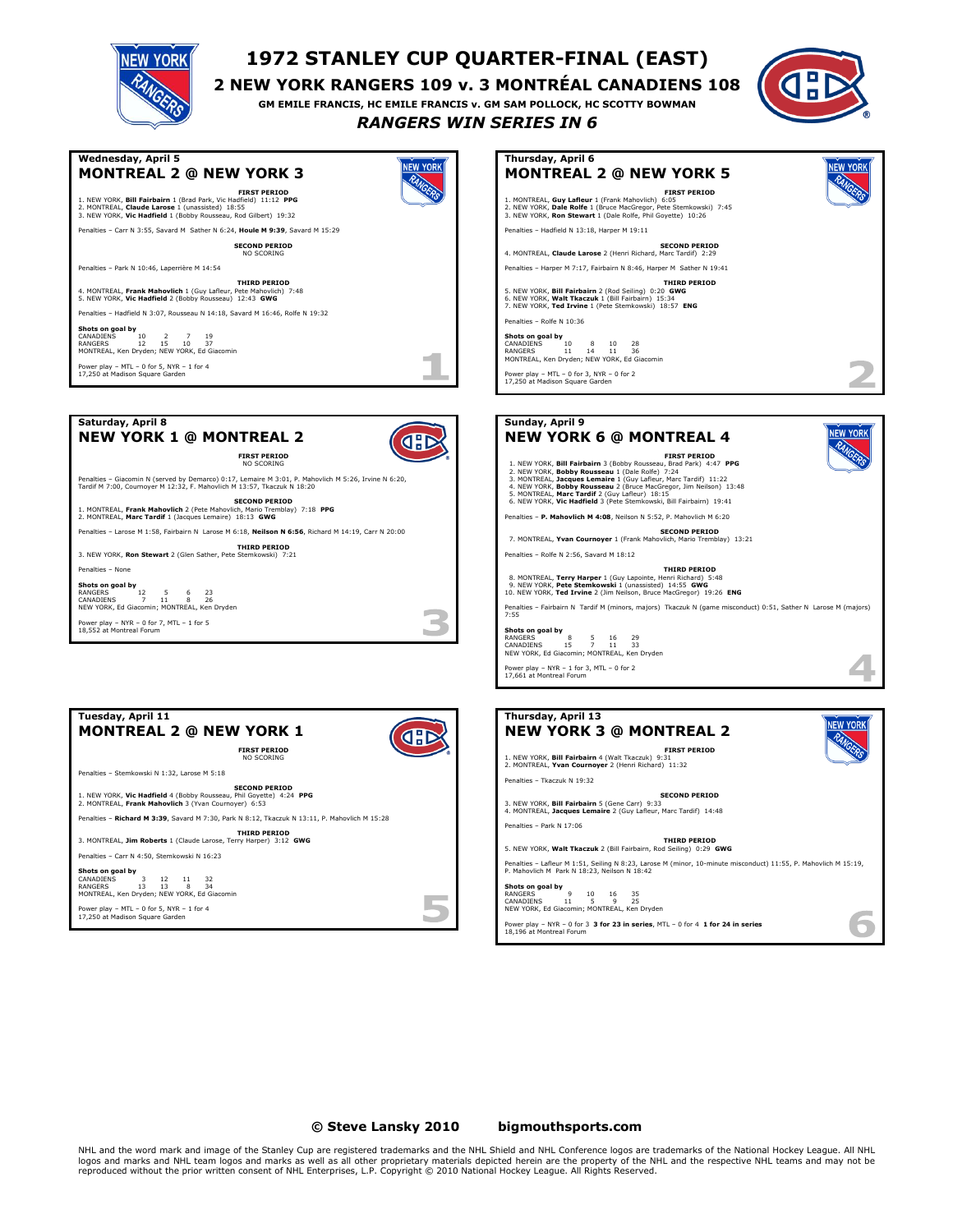

# **1972 STANLEY CUP QUARTER-FINAL (WEST)**

**1 CHICAGO BLACK HAWKS 107 v. 4 PITTSBURGH PENGUINS 66**

**GM TOMMY IVAN, HC BILLY REAY v. GM JACK RILEY, HC RED KELLY**

*BLACK HAWKS SWEEP SERIES*



z.

**Wednesday, April 5**

# **PITTSBURGH 1 @ CHICAGO 3**



1. PITTSBURGH, **Bob Leiter** 1 (Eddie Shack) 1:25 2. CHICAGO, **Pit Martin** 1 (Jim Pappin) 15:09 Penalties – B. Hull C Burrows P 1:12, Shack P 2:37, Watson P (minor, 10-minute misconduct) 9:58, Jarrett C (minor, 10-minute misconduct) 16:52, Shack P 17:12, D. Hull C 19:21

**FIRST PERIOD**

**FIRST PERIOD** NO SCORING

**SECOND PERIOD**

Penalties – Pappin C 0:41, Rupp P 5:54, Burrows P Koroll C 13:10, Hextall P 16:18, Nesterenko C 19:13

**SECOND PERIOD** NO SCORING

Penalties – Hextall P Koroll C 8:07, Shack P 18:02

**THIRD PERIOD** 3. CHICAGO, **Jim Pappin** 1 (Pit Martin, Bill White) 3:25 **SHG GWG** 4. CHICAGO, **Pit Martin** 2 (Dennis Hull, Jim Pappin) 16:37

**CHICAGO 2 @ PITTSBURGH 0**

1. CHICAGO, **Christian Bordeleau** 2 (Bobby Hull, Jim Pappin) 5:33 **GWG**

**THIRD PERIOD** 2. CHICAGO, **Stan Mikita** 1 (Bobby Hull) 12:41

Penalties – Apps P 1:24, Jarrett C 7:23, McCreary P 10:48

**Shots on goal by** BLACK HAWKS 11 15 14 40 PENGUINS 7 10 14 31 CHICAGO, Gary Smith; PITTSBURGH, Jim Rutherford Power play – CHI – 0 for 4, PIT – 0 for 3 13,100 at Civic Arena

Penalties – *D. Hull C 2:06*, Shack P White C 6:32, Watson P Nesterenko C (minors, majors) Magnuson C (minor, 10-minute misconduct) 9:09, Martin C 19:33

**Shots on goal by** PENGUINS 15 8 6 29 BLACK HAWKS 15 10 13 38 PITTSBURGH, Jim Rutherford; CHICAGO, Tony Esposito

Power play – PIT – 0 for 5, CHI – 0 for 4 16,666 at Chicago Stadium

**Saturday, April 8**

Penalties – None



**Sunday, April 9 CHICAGO 6 @ PITTSBURGH 5 OVERTIME FIRST PERIOD** 1. CHICAGO, **Jim Pappin** 2 (Pat Stapleton, Bill White) 3:08 Penalties – Shack P 6:34, Mikita C Rupp P 7:41, White C 12:49 SECOND PERIOD<br>2. PITTSBURGH, Ken Schinkel 1 (Greg Polis, Bryan Hextall) 9:13<br>3. PITTSBURGH, Syl Apps 1 (Jean Pronovost, Darryl Edestrand) 14:10<br>4. CHICAGO, Bobby Hull 1 (Pat Stapleton, Christian Bordeleau) 16:40 5. PITTSBURGH, **Ken Schinkel** 2 (Bryan Hextall, Greg Polis) 17:19 6. PITTSBURGH, **Ron Schock** 1 (Nick Harbaruk) 19:30 Penalties – Desjardins C (served by D. Hull) 10:10, Cardwell P 11:13 **THIRD PERIOD** 7. CHICAGO, **Bobby Hull** 2 (Christian Bordeleau, Chico Maki) 1:22 8. CHICAGO, **Bobby Hull** 3 (Bill White) 11:28 9. CHICAGO, **Dennis Hull** 1 (Christian Bordeleau) 15:38 10. PITTSBURGH, **Bob Leiter** 3 (Al McDonough, Tim Horton) 17:52 Penalties – Schock P 5:54, Desjardins C (served by Campbell) Shack P 10:04, Rupp P 13:01 **FIRST OVERTIME PERIOD** 11. CHICAGO, **Pit Martin** 4 (Dennis Hull, Jim Pappin) 0:12 **GWG** Penalties – None **Shots on goal by**<br>BLACK HAWKS 15 7 9 1 32<br>PENGUINS 10 14 10 0 34<br>CHICAGO, Gerry Desjardins; PITTSBURGH, Jim Rutherford Power play – CHI – 0 for 4 **0 for 15 in series**, PIT – 0 for 2 **1 for 14 in series** 12,415 at Civic Arena



ø ۰  $\sim$ 

**© Steve Lansky 2010 [bigmouthsports.com](http://bigmouthsports.com/stanley-cup-playoff-summaries/)**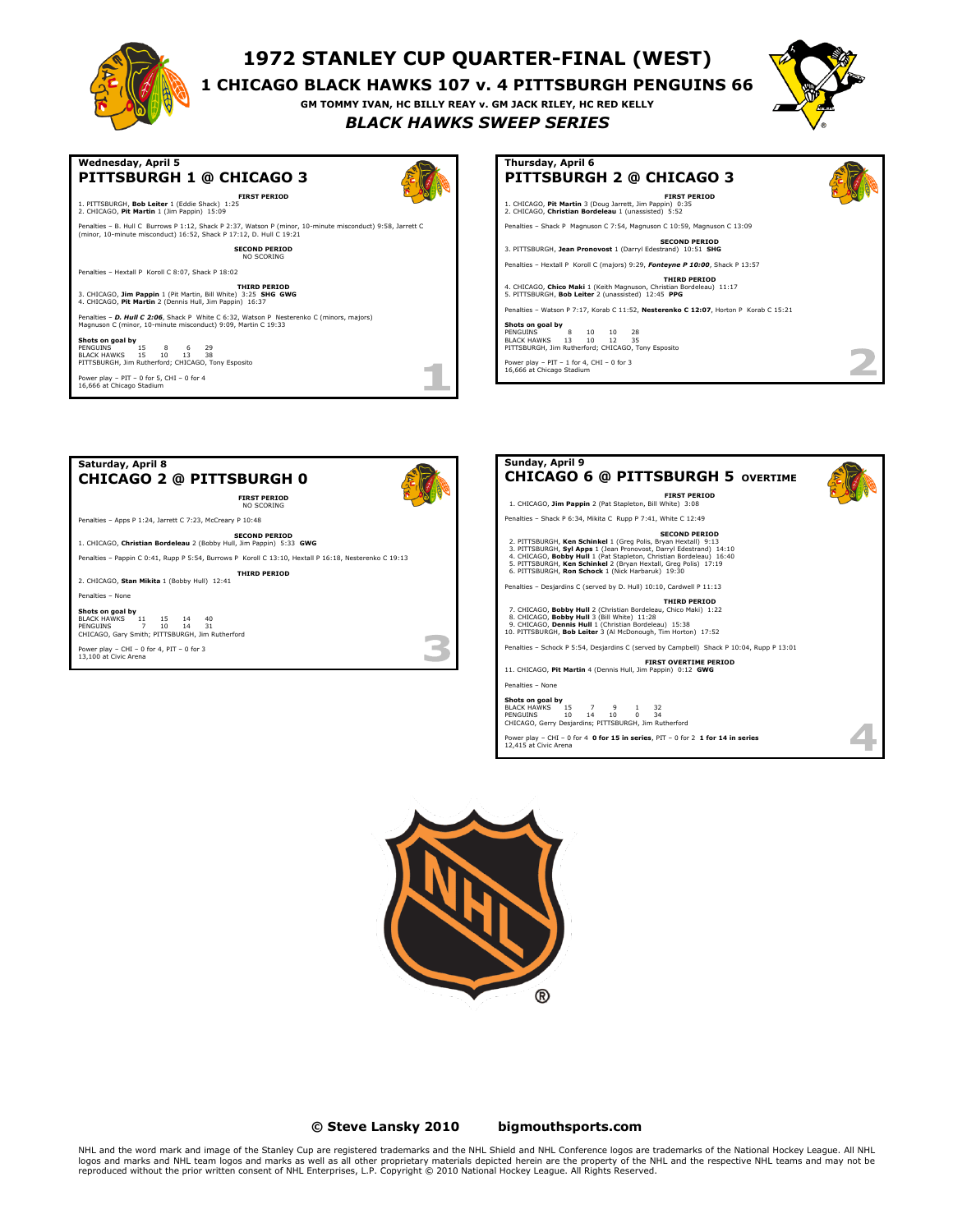# **1972 STANLEY CUP QUARTER-FINAL (WEST)**

**2 MINNESOTA NORTH STARS 86 v. 3 ST. LOUIS BLUES 67**

**GM WREN BLAIR, HC JACK GORDON v. GM LYNN PATRICK, HC AL ARBOUR**

**Thursday, April 6**

### *BLUES WIN SERIES IN 7*



#### **Wednesday, April 5 ST. LOUIS 0 @ MINNESOTA 3**



# **FIRST PERIOD** 1. MINNESOTA, **Dean Prentice** 1 (Charlie Burns, Murray Oliver) 14:25 **GWG**

Penalties – Harris M 0:49, Mohns M 1:27, Gibbs M Unger S (minors, majors) Reid M Roberto S (majors) 3:19,<br>Hextall M Barclay Plager S (majors) 6:44, O'Brien M 7:36, K. O'Shea S 14:17, K. O'Shea S (minor, major) 15:46,<br>H

**SECOND PERIOD** NO SCORING

Penalties – Roberto S 5:51, Dupont S Goldsworthy M 7:18, Egers S O'Brien M (majors) 10:25, Dupont S 14:21, Roberto S 18:43

#### **THIRD PERIOD**

2. MINNESOTA, **Dean Prentice** 2 (Tom Reid, Doug Mohns) 4:19 3. MINNESOTA, **Bob Nevin** 1 (unassisted) 12:01 Penalties – Bill Plager S 16:08, Mohns M 16:24

#### **Shots on goal by**

BLUES 9 7 11 27 NORTH STARS 13 14 17 44 ST. LOUIS, Jacques Caron; MINNESOTA, Gump Worsley

Power play: STL – 0 for 6, MIN – 0 for 6 16,482 at Met Center

**Saturday, April 8**



**Shots on goal by**<br>BLUES 13 17 8 0 38<br>NORTH STARS 11 12 5 1 29<br>ST. LOUIS, Ernie Wakely; MINNESOTA, Cesare Maniago Power play: STL – 1 for 5, MIN – 2 for 5 15,755 at Met Center



| Thursday, April 13<br><b>MINNESOTA 2 @ ST. LOUIS 4</b>                                                                                                                                                               |
|----------------------------------------------------------------------------------------------------------------------------------------------------------------------------------------------------------------------|
| <b>FIRST PERIOD</b><br>1. ST. LOUIS, Phil Roberto 6 (unassisted) 3:04 PPG<br>2. MINNESOTA, Bill Goldsworthy 2 (Jude Drouin, Danny Grant) 4:03<br>3. ST. LOUIS, Bob Plager 1 (Garry Unger, Phil Roberto) 6:21         |
| Penalties - Burns M 1:36, Bill Plager S 12:28, Oliver M 14:00, Lavander S 14:19, Dupont S Cameron M 17:09                                                                                                            |
| <b>SECOND PERIOD</b><br>4. ST. LOUIS, Garry Unger 3 (Bob Plager, Phil Roberto) 11:07 GWG                                                                                                                             |
| Penalties - Reid M 2:40, Bill Plager S Hextall M 9:14, Roberto S 19:38                                                                                                                                               |
| <b>THIRD PERIOD</b><br>5. MINNESOTA, Jean-Paul Parisé 3 (Barry Gibbs, Murray Oliver) 15:01<br>6. ST. LOUIS, Jack Egers 1 (Frank St. Marseille, Bob Plager) 16:13<br>Penalties - Sabourin S 3:30                      |
|                                                                                                                                                                                                                      |
| Shots on goal by<br>NORTH STARS<br>8<br>30<br>14<br>8<br>17<br>14<br>$\overline{7}$<br>38<br><b>BLUES</b><br>MINNESOTA, Gump Worsley, Cesare Maniago (approximately 14:00 of first period); ST. LOUIS, Jacques Caron |
| Power play - MIN - 0 for 4, STL - 1 for 3<br>19,008 at St. Louis Arena                                                                                                                                               |

# **MINNESOTA 1 @ ST. LOUIS 2**



n.

5

**FIRST PERIOD** 1. ST. LOUIS, **Phil Roberto** 2 (Mike Murphy) 9:28 Penalties – Drouin M Odrowski S 10:32, Unger S 11:14, Harris M 13:26, Mohns M 14:02, K. O'Shea S 16:39

**SECOND PERIOD** 2. ST. LOUIS, **Phil Roberto** 3 (Barclay Plager, Mike Murphy) 10:07 **PPG GWG**

Penalties – Barclay Plager S 0:19, **Mohns M 9:48**, Dupont S 13:36, Bob Plager S Harris M (majors) 16:23, Paradise M 16:48, **Murphy S 19:46**

**THIRD PERIOD** 3. MINNESOTA, **Jude Drouin** 2 (Murray Oliver, Jean-Paul Parisé) 0:40 **PPG** Penalties – Dupont S 11:30

**Shots on goal by** NORTH STARS 8 10 12 30 BLUES 9 11 15 35 MINNESOTA, Gump Worsley; ST. LOUIS, Jacques Caron

Power play – MIN – 1 for 6, STL – 1 for 4 18,822 at St. Louis Arena

### **Tuesday, April 11 ST. LOUIS 3 @ MINNESOTA 4**



Power play: STL – 2 for 7, MIN – 1 for 4 15,706 at Met Center

**© Steve Lansky 2010 [bigmouthsports.com](http://bigmouthsports.com/stanley-cup-playoff-summaries/)**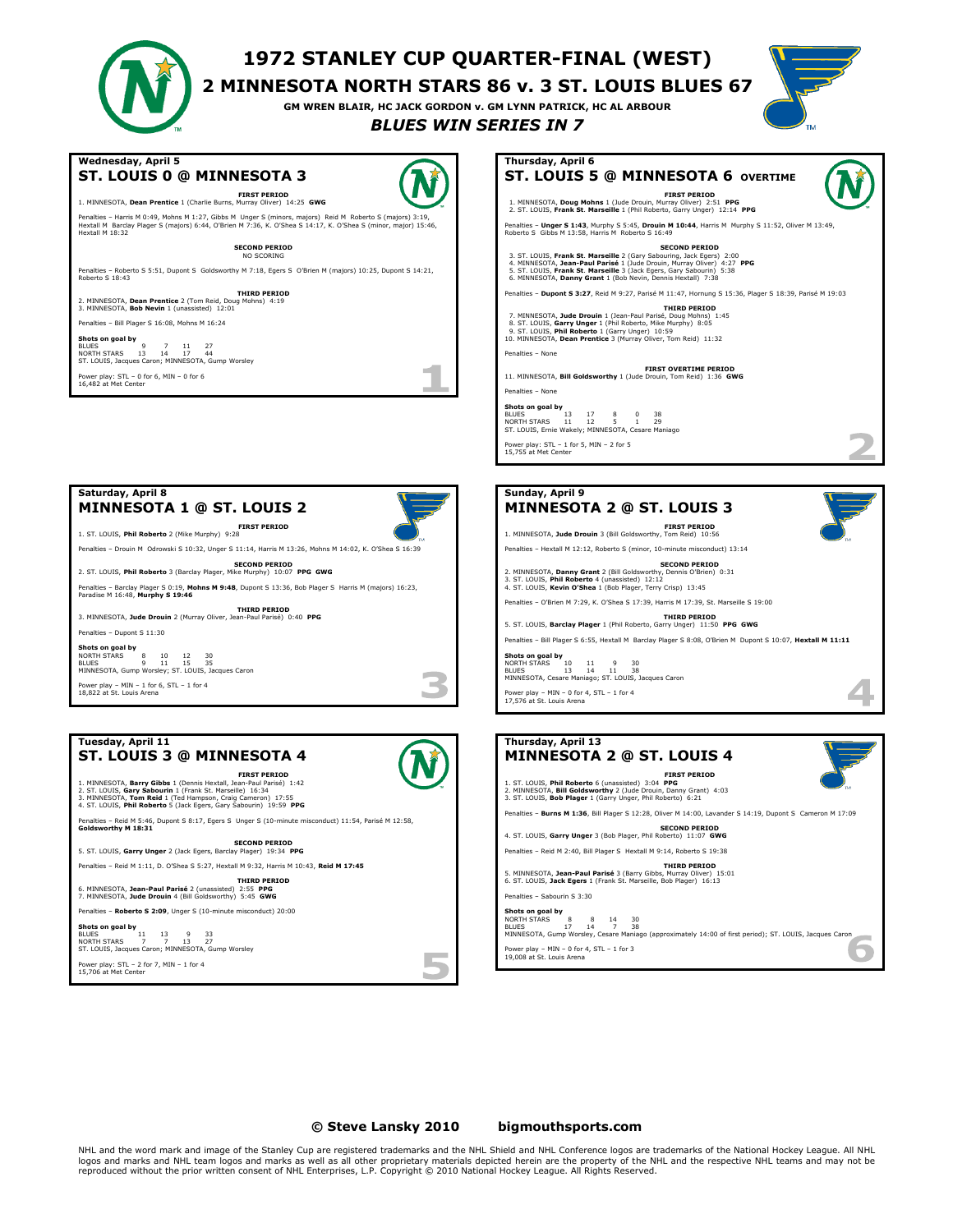

# **1972 STANLEY CUP QUARTER-FINAL (WEST)**

**2 MINNESOTA NORTH STARS 86 v. 3 ST. LOUIS BLUES 67**

**GM WREN BLAIR, HC JACK GORDON v. GM LYNN PATRICK, HC AL ARBOUR** *BLUES WIN SERIES IN 7*



**Sunday, April 16 ST. LOUIS 2 @ MINNESOTA 1 OVERTIME FIRST PERIOD** 1. ST. LOUIS, **Gary Sabourin** 2 (Bob Plager, Frank St. Marseille) 12:04 Penalties – D. O'Shea S 6:37, Reid M 12:18, Sabourin S 14:12, Goldsworthy M 14:44, Caron S (served by K. O'Shea) 18:40, Mohns M 19:56 **SECOND PERIOD** NO SCORING Penalties – St. Marseille S 5:25, Hextall M 11:50 **THIRD PERIOD**

2. MINNESOTA, **Charlie Burns** 1 (Ted Harris) 0:15

Penalties – Drouin M 9:37, O'Shea S 12:56

**FIRST OVERTIME PERIOD** 3. ST. LOUIS, **Kevin O'Shea** 2 (Danny O'Shea, Terry Crisp) 10:07 **GWG**

# Penalties – None

**Shots on goal by** BLUES 9 7 6 5 27 NORTH STARS 8 10 8 3 29 ST. LOUIS, Jacques Caron; MINNESOTA, Cesare Maniago

Power play: STL – 0 for 5 **6 for 34 in series**, MIN – 0 for 5 **4 for 34 in series** 15,635 at Met Center



### **© Steve Lansky 2010 [bigmouthsports.com](http://bigmouthsports.com/stanley-cup-playoff-summaries/)**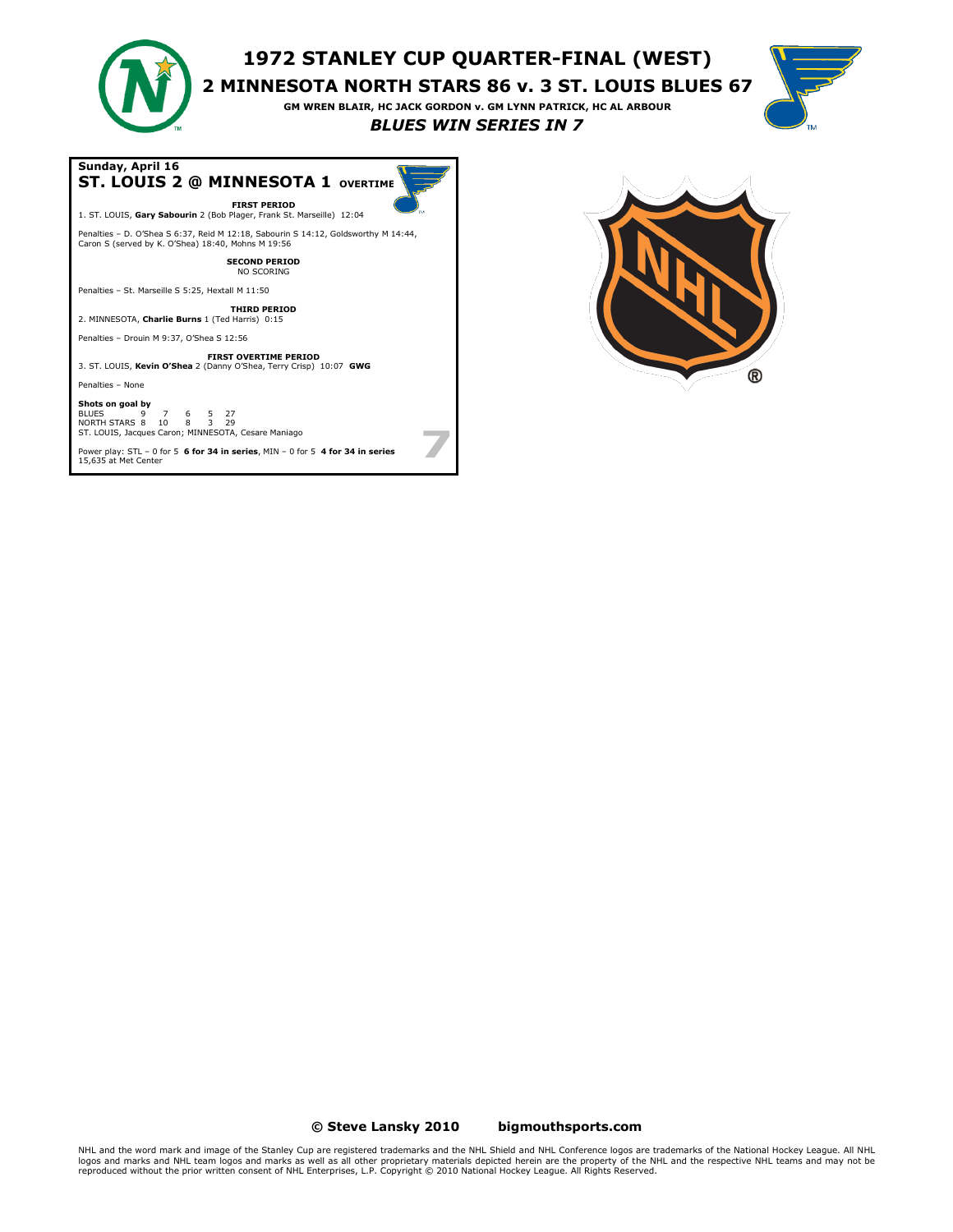

# **1972 STANLEY CUP SEMI-FINAL**

**BOSTON BRUINS 119 v. ST. LOUIS BLUES 67**

**GM MILT SCHMIDT, HC TOM JOHNSON v. GM LYNN PATRICK, HC AL ARBOUR**

**Thursday, April 20**

**ST. LOUIS 2 @ BOSTON 10**

*BRUINS SWEEP SERIES*



### **Tuesday, April 18 ST. LOUIS 1 @ BOSTON 6**



1. ST. LOUIS**, Garry Unger** 4 (Frank St. Marseille) 3:18 **PPG**<br>2. BOSTON**, Fred Stanfield** 4 (Johnny Bucyk) 4:22<br>3. BOSTON**, Mike Walton** 2 (Don Awrey) 1:1:03 **GWG**<br>4. BOSTON**, Johnny Bucyk** 3 (John McKenzie, Dallas Smith)

Penalties – **Esposito B 1:51**, D. O'Shea S 7:26, Odrowski S 7:54, Dupont S Hodge B 10:51, McKenzie B 15:33,<br>McKenzie B 18:33

**SECOND PERIOD** 5. BOSTON, **Fred Stanfield** 5 (Johnny Bucyk, John McKenzie) 10:48 **PPG** 6. BOSTON, **Fred Stanfield** 6 (Johnny Bucyk, Bobby Orr) 19:32

Penalties – Bennett S (major) Vadnais B (minor, major) Awrey B (game misconduct) 5:29, Smith B 7:02, **Sabourin S 8:48**, Vadnais B 14:44, Bailey B 19:53

**THIRD PERIOD** 7. BOSTON, **Phil Esposito** 4 (John McKenzie, Fred Stanfield) 14:55 **PPG**

Penalties – D. O'Shea S 2:56, Egers S McKenzie B 9:10, **Odrowski S 13:27**, Bennett S (major) Barclay Plager S<br>(game misconduct) D. O'Shea S (double minor, game misconduct) Hodge B (major) 16:32

**Shots on goal by**<br>BLUES 9 14 12 12 5 26<br>BRUINS 16cques Caron, Ernie Wakely (0:00 of third period); BOSTON, Ed Johnston<br>ST. LOUIS, Jacques Caron, Ernie Wakely (0:00 of third period); BOSTON, Ed Johnston

Power play – STL – 1 for 7, BOS – 2 for 7 14,995 at Boston Garden

**FIRST PERIOD** 1. BOSTON, **Johnny Bucyk** 4 (Fred Stanfield, John McKenzie) 7:17 **PPG** 2. BOSTON, **Phil Esposito** 5 (Don Awrey) 8:39 3. BOSTON, **Ed Westfall** 2 (Garnet Bailey, Mike Walton) 9:54 **GWG** Penalties – **Egers S 6:22**, Awrey B 12:37, Smith B 19:54 **SECOND PERIOD** 4. BOSTON, **Garnet Bailey** 1 (Bobby Orr, Ed Westfall) 6:33 5. BOSTON, **John McKenzie** 3 (Bobby Orr, Johnny Bucyk) 9:27 **PPG** Penalties – **K. O'Shea S 9:01**, Esposito B 12:20, Smith B 13:58 6. BOSTON, Johnny Bucyk 5 (Phil Esposito, Frel Stanfield) 3:47 PPG<br>7. ST. LOUIS, Mike Murphy 1 (Garry Unger, Lary Hornung) 4:37<br>8. ST. LOUIS, Phil Roberto 7 (unassisted) 5:26<br>9. BOSTON, Mike Walton 2 (unassisted) 10:34<br>10. Penalties – **Blues' bench (served by Lavender) 1:50**, Crisp S 5:48, Awrey B 17:09 **Shots on goal by** BLUES 10 13 10 33 BRUINS 8 11 12 31 ST. LOUIS, Jacques Caron, Ernie Wakely (approximately 9:00 of second period); BOSTON, Gerry Cheevers Power play – STL – 0 for 5, BOS – 3 for 4 14,995 at Boston Garden z.





**© Steve Lansky 2010 [bigmouthsports.com](http://bigmouthsports.com/stanley-cup-playoff-summaries/)**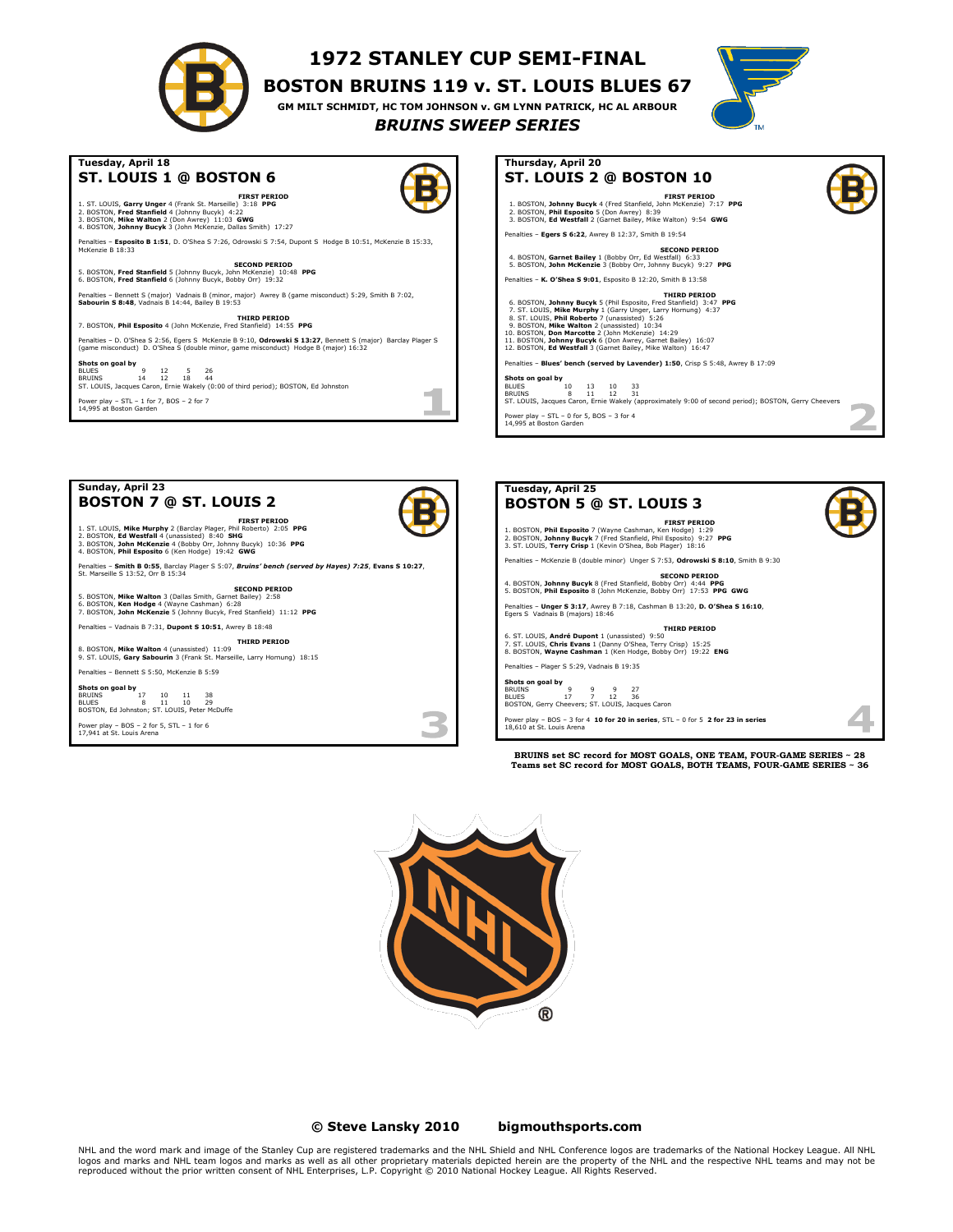

# **1972 STANLEY CUP SEMI-FINAL**

# **CHICAGO BLACK HAWKS 107 v. NEW YORK RANGERS 109**

**GM TOMMY IVAN, HC BILLY REAY v. GM EMILE FRANCIS, HC EMILE FRANCIS**

# *RANGERS SWEEP SERIES*





Power play – CHI – 1 for 3, NYR – 0 for 2 17,250 at Madison Square Garden

BLACK HAWKS - - - 25 RANGERS - - - 37 CHICAGO, Tony Esposito; NEW YORK, Gilles Villemure Power play – CHI – 1 for 5 **3 for 15 in series**, NYR – 2 for 4 **3 for 15 in series** 17,250 at Madison Square Garden



P

### **© Steve Lansky 2010 [bigmouthsports.com](http://bigmouthsports.com/stanley-cup-playoff-summaries/)**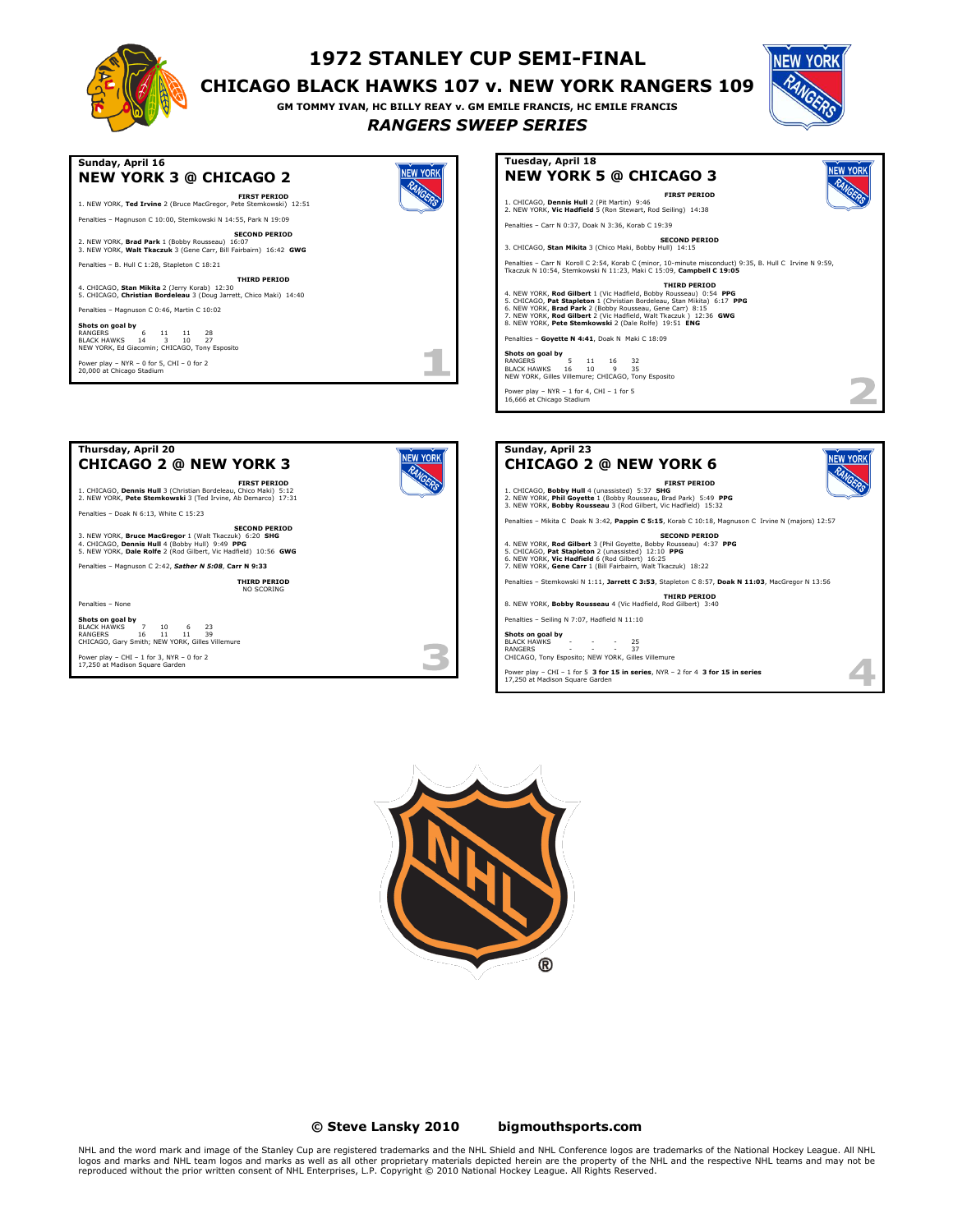

**NEW YORK 5 @ BOSTON 6**

1. NEW YORK, Dale Rolfe 3 (Rod Gilbert, Brad Park) 3:52<br>2. BOSTON, Fred Stanfield 7 (John McKenzie) 5:07<br>3. BOSTON, Ken Hodge 5 (Phil Esposito, Mike Walton) 15:48<br>4. BOSTON, Derek Sanderson 1 (Ed Westfall) 17:29<br>5. BOSTON,

6. BOSTON, **Ken Hodge** 7 (Phil Esposito, Bobby Orr) 10:46 7. NEW YORK, **Rod Gilbert** 4 (Vic Hadfield, Jean Ratelle) 11:54 **PPG**

8. NEW YORK, **Vic Hadfield** 7 (Walt Tkaczuk, Rod Gilbert) 1:56 PPG<br>9. NEW YORK, **Walt Tkaczuk** 4 (unassisted) 7:48<br>10. NEW YORK, **Bruce MacGregor** 2 (Ted Irvine, Pete Stemkowski) 9:17<br>11. BOSTON**, Garnet Bailey** 2 (Mike Wa

**Sunday, April 30**

Penalties – Unavailable at source

Penalties – **Sanderson B 1:12**, Park N 3:38 **Shots on goal by** RANGERS 7 11 11 29 BRUINS 12 7 9 28 NEW YORK, Ed Giacomin; BOSTON, Gerry Cheevers

Power play – NYR – 2 for 5, BOS – 0 for 3 14,995 at Boston Garden

# **1972 STANLEY CUP CHAMPIONSHIP SERIES**

**BOSTON BRUINS 119 v. NEW YORK RANGERS 109**

**GM MILT SCHMIDT, HC TOM JOHNSON v. EMILE FRANCIS, HC EMILE FRANCIS** *BRUINS WIN SERIES IN 6*



ø









### **© Steve Lansky 2010 [bigmouthsports.com](http://bigmouthsports.com/stanley-cup-playoff-summaries/)**

NHL and the word mark and image of the Stanley Cup are registered trademarks and the NHL Shield and NHL Conference logos are trademarks of the National Hockey League. All NHL logos and marks and NHL team logos and marks as well as all other proprietary materials depicted herein are the property of the NHL and the respective NHL teams and may not be<br>reproduced without the prior written consent o

### **Thursday, May 4 BOSTON 2 @ NEW YORK 5**

**FIRST PERIOD** 1. NEW YORK, **Brad Park** 3 (Vic Hadfield, Bill Fairbairn) 1:22 **PPG** 2. NEW YORK, **Rod Gilbert** 6 (Brad Park, Bobby Rousseau) 11:19 **PPG** 3. NEW YORK, **Brad Park** 4 (Rod Gilbert) 13:00 **PPG GWG** 4. BOSTON, **Mike Walton** 6 (Carol Vadnais) 14:04

Penalties – **Smith B 0:12**, Irvine N 2:09, Sather N 4:39, Neilson N 7:17, **Bailey B 9:35**, **Orr B 12:43**, Rolfe N 15:10, Vadnais B 18:15

**SECOND PERIOD** 5. BOSTON, Bobby Orr 2 (Dallas Smith, Wayne Cashman) 1:10<br>6. NEW YORK, Rod Gilbert 7 (Bobby Rousseau, Brad Park) 3:46<br>7. NEW YORK, Pete Stemkowski 4 (Bruce MacGregor, Ted Irvine) 19:23

Penalties – Gilbert N 4:28, Rolfe N 9:24, Walton B 9:49, Hodge B 17:35 **THIRD PERIOD**

NO SCORING

**SECOND PERIOD**

**THIRD PERIOD**

Penalties – Stemkowski N 2:17, Irvine N 7:38, Gilbert N Marcotte B 10:50, Seiling N Sanderson B 12:00, Sanderson B (10-minute misconduct) 19:59

**Shots on goal by** BRUINS 14 6 14 34 RANGERS 14 17 8 39 BOSTON, Gerry Cheevers; NEW YORK, Ed Giacomin

Power play – BOS – 0 for 8, NYR – 3 for 6 17,250 at Madison Square Garden

## **Tuesday, May 9 NEW YORK 3 @ BOSTON 2**

**FIRST PERIOD**<br>2. NEW YORK, **Dale Rolfe 4** (Walt Tkaczuk, Bill Faposito) 3:55<br>2. NEW YORK, **Dale Rolfe** 4 (Walt Tkaczuk, Bill Fairbairn) 13:45<br>3. BOSTON, **Ken Hodge** 9 (Fred Stanfield, Phil Esposito) 16:07 PPG

Penalties – McKenzie B 0:50, Awrey B (double minor) 4:29, Tkaczuk N 9:51, **Rolfe N 14:14**, Gilbert N 18:00

**SECOND PERIOD** NO SCORING

Penalties – Park N 0:24, Smith N Esposito B Seiling N 6:36, Awrey B 13:08, Doak N 16:17, Tkaczuk N 16:48

**THIRD PERIOD** 4. NEW YORK, **Bobby Rousseau** 5 (Brad Park, Bruce MacGregor) 2:56 5. NEW YORK, **Bobby Rousseau** 6 (Ted Irvine) 12:45 **GWG**

Penalties – Seiling N 4:07, Esposito B 5:07

**Shots on goal by** RANGERS 7 9 10 26 BRUINS 12 9 17 38 NEW YORK, Gilles Villemure; BOSTON, Ed Johnston

Power play – NYR – 0 for 5, BOS – 1 for 8 14,995 at Boston Garde



П Ĵ.